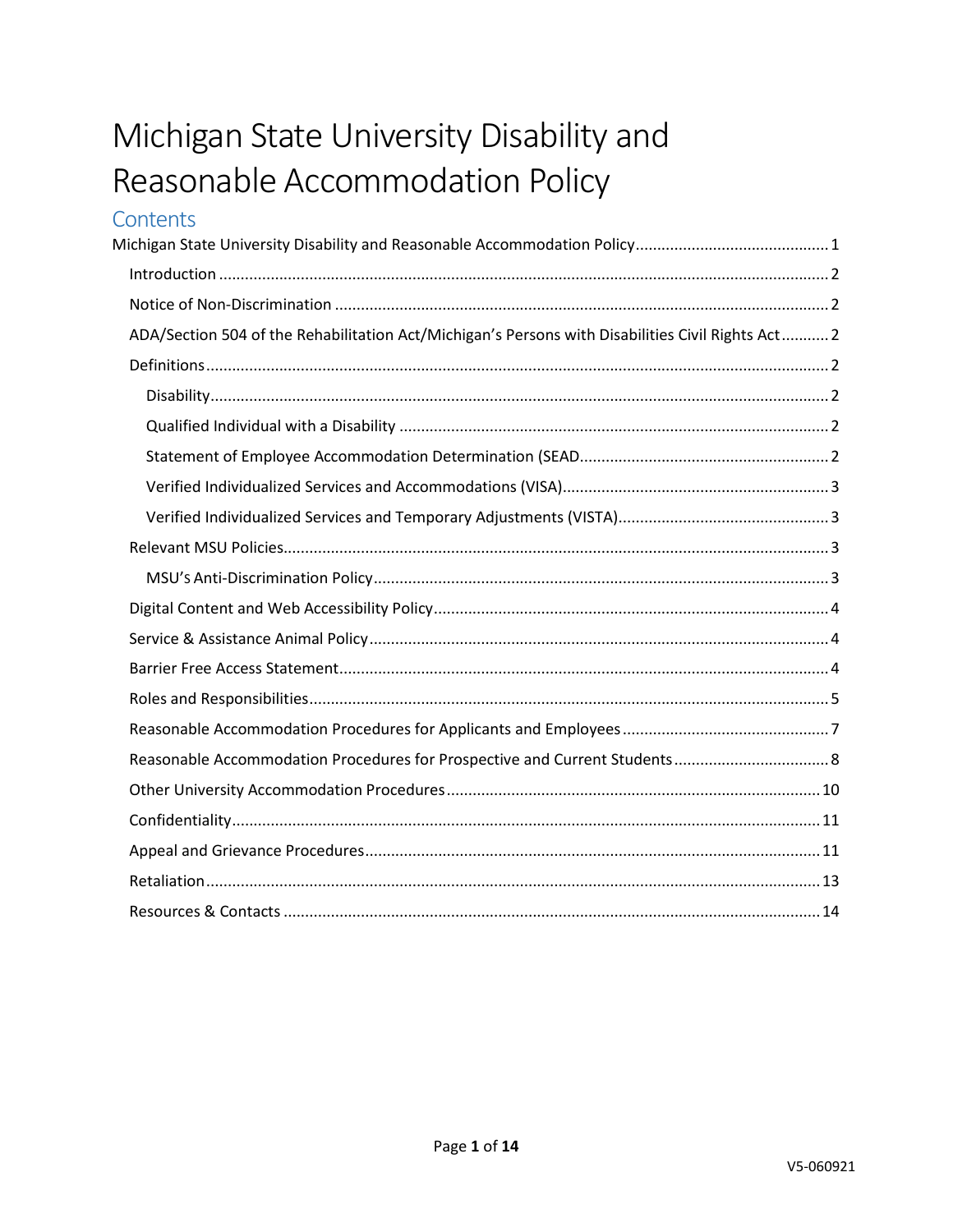## <span id="page-1-0"></span>Introduction

Beginning with our land grant mission and continuing through federal and state legislation, MSU is committed to full inclusion of persons with disabilities. The [Resource Center for Persons with](https://www.rcpd.msu.edu/)  [Disabilities\(](https://www.rcpd.msu.edu/)RCPD) assists faculty members, staff, employees, job applicants, students, and others by maximizing ability and opportunity for full participation at MSU.

## <span id="page-1-1"></span>Notice of Non-Discrimination

Michigan State University prohibits discrimination on the basis of disability status, race, color, national origin, age, gender, gender identity, height, marital status, political persuasion, religion, sexual orientation, veteran status, or weight in its programs and activities.

## <span id="page-1-2"></span>ADA/Section 504 of the Rehabilitation Act/Michigan's Persons with Disabilities Civil Rights Act

Pursuant to Section 504 of the Rehabilitation Act, the Americans with Disabilities Act (ADA), as amended by the ADA Amendments Act, the Michigan Persons with Disabilities Civil Rights Act (MPDCRA), and other applicable federal, state and local laws and regulations, Michigan State University prohibits discrimination and harassment against a qualified individual with a disability. Michigan State University is committed to providing reasonable accommodations to ensure equal employment opportunities and access to University programs, services, and facilities.

## <span id="page-1-3"></span>Definitions

<span id="page-1-4"></span>Disability – A physical or mental impairment that substantially limits one or more major life activities, a record of such impairment or being regarded as having such an impairment.

<span id="page-1-5"></span>Qualified Individual with a Disability - An individual who, with or without reasonable accommodations, can perform the essential functions of the academic program or job.

<span id="page-1-6"></span>Statement of Employee Accommodation Determination (SEAD**)** - A document issued by the Office of Employee Relations (OER) in MSU Human Resources that communicates to supervisors an employee's need for an accommodation. Supervisors are responsible for maintaining confidentiality of the SEAD and for facilitating the granted accommodations outlined in the document. The SEAD should be held in a confidential place separate from the employee's personnel file.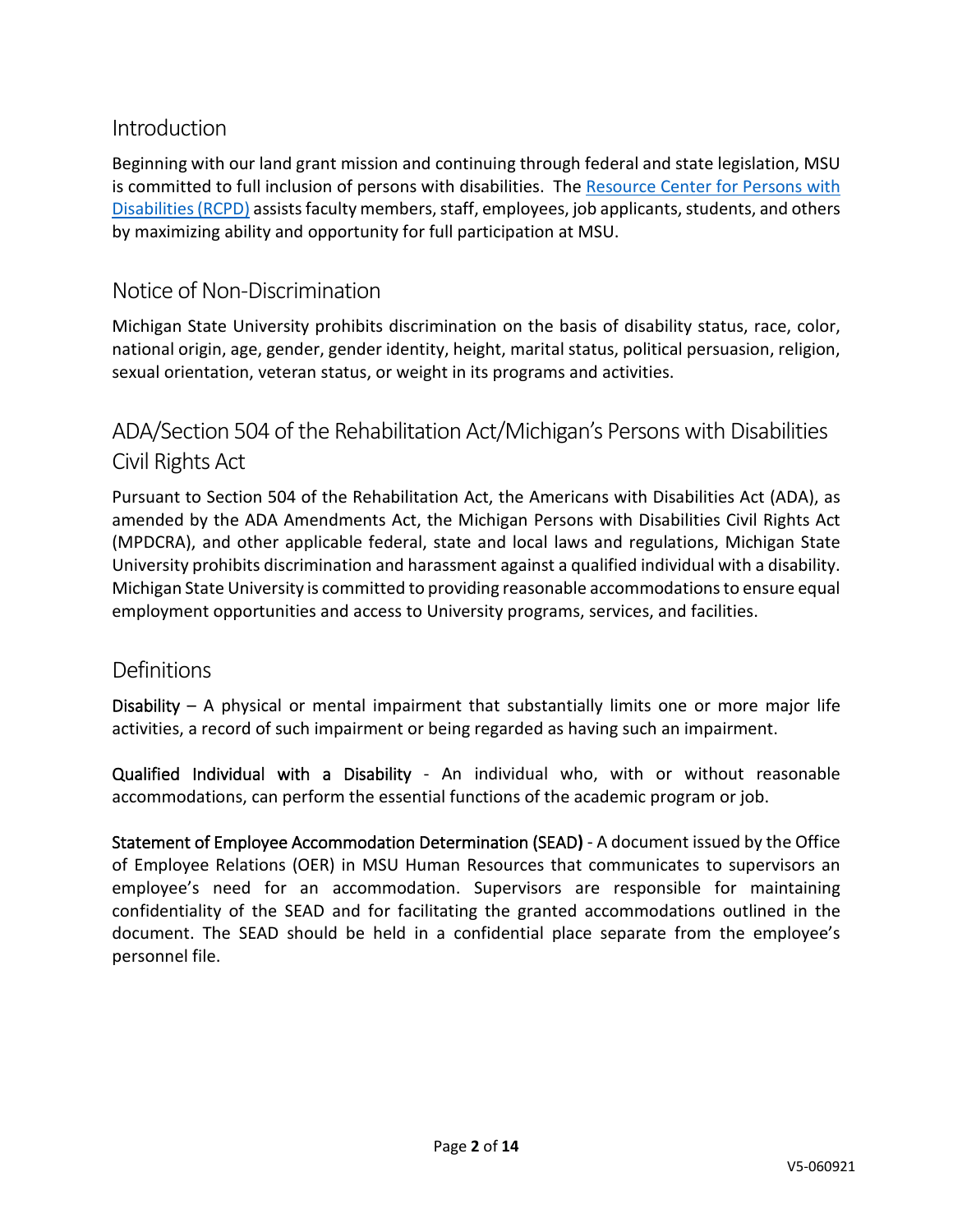SEAD Characteristics:

- A unique reference number serves to validate the security and authenticity of the SEAD as produced by OER.
- Requested accommodations are marked as one of the following: granted, granted with modification, or denied. Determination comments and dates are provided by OER to further explain the outcome
- The employee and the OER staff member are named in the SEAD to provide linkages should supervisors need clarification or desire further communications with OER.
- View a [Sample SEAD](https://www.rcpd.msu.edu/sites/default/files/2020-04/sample-sead.pdf)

<span id="page-2-0"></span>Verified Individualized Services and Accommodations (VISA) - A document that enables students to validate and communicate their accommodation needs to faculty. The VISA is individualized and cannot be generated until: 1) the student identifies and registers a disability; 2) the student requests an accommodation; and 3) a needs assessment is conducted.

VISA Characteristics:

- A unique reference number serves to validate the security and authenticity of a VISA as produced by RCPD.
- Accommodations are prescribed with opportunity for feedback from faculty if concerns exist for negative impact on course operations.
- The student and associated RCPD specialist are named in the VISA should faculty need clarification or have concerns.
- The VISA contains background information and a summary of roles for each party.
- The expiration date on the VISA insures routine review of individualized needs.
- View a [Sample VISA](https://www.rcpd.msu.edu/sites/default/files/2020-04/sample-visa.pdf)

<span id="page-2-1"></span>Verified Individualized Services and Temporary Adjustments (VISTA) - A document that performs the same functions as a VISA for students with conditions of a temporary nature. Such adjustments are not required under the ADA but may be granted by the University in certain circumstances.

#### <span id="page-2-2"></span>Relevant MSU Policies

<span id="page-2-3"></span>MSU'S Anti-Discrimination Policy

MSU's [Anti-Discrimination Policy \(ADP\)](https://hr.msu.edu/policies-procedures/university-wide/ADP_policy.html) prohibits disability discrimination and harassment (and other protected categories as set forth in the policy) against University community members with respect to the following:

- All educational, employment, cultural, and social activities occurring on the University campus;
- University-sponsored programs and activities occurring off-campus, including but not limited to cooperative extension, intercollegiate athletics, lifelong education, and any regularly scheduled classes;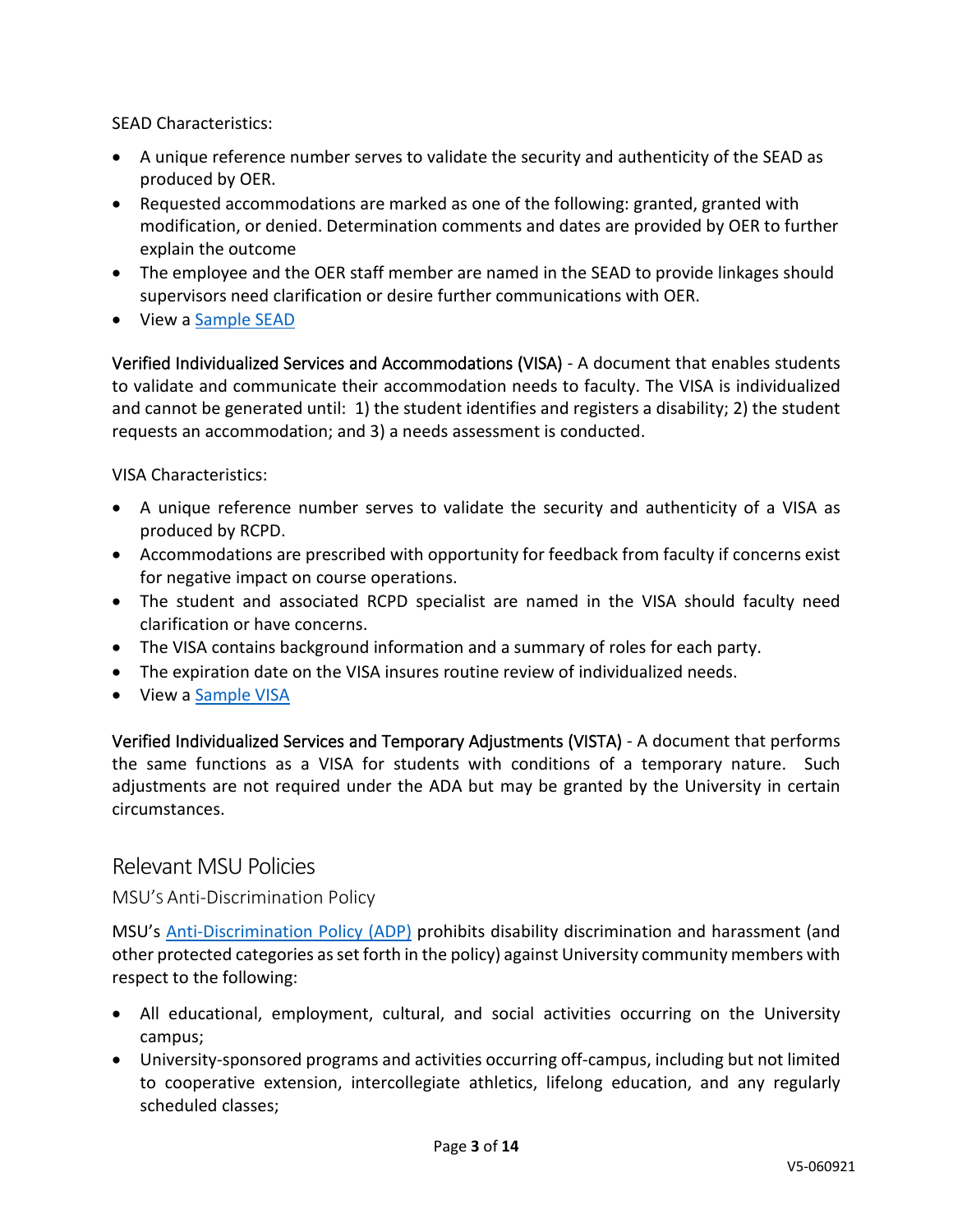- University housing; and
- Programs and activities sponsored by student governing bodies, including their constituent groups, and by registered student organizations.

While the ADP expressly addresses only discrimination and harassment, encompassed in the definition of disability discrimination is an affirmative obligation to provide reasonable accommodation(s) to a qualified individual with a disability, except when such accommodation would cause an undue hardship.

## <span id="page-3-0"></span>Digital Content and Web Accessibility Policy

MSU is committed to facilitating access to University instruction, communication, research, and business processes, while enhancing community building for the broadest possible audience as set forth in the [Web Accessibility Policy](https://webaccess.msu.edu/Policy_and_Guidelines/web-accessibility-policy.html) and [Technical Guidelines.](https://webaccess.msu.edu/Policy_and_Guidelines/technical-guidelines.html) The University strives to employ principles of Universal Design and uses the technical guidelines set forth in the policy in the design, implementation, enhancement, and replacement of Web content and services. In doing so, MSU aims to improve access to both current and emerging technologies. The [Digital](https://webaccess.msu.edu/Policy_and_Guidelines/digitalx.html)  [Experience](https://webaccess.msu.edu/Policy_and_Guidelines/digitalx.html) (DigitalX) team leads web accessibility initiatives and implementation at MSU. The DigitalX team provides resources and tutorials for accessible web development, course and content development, reviews and evaluates technology products and software for the MSU community. This [form](https://webaccess.msu.edu/accessibility_report_form/report-form.php) may be used to report digital accessibility barriers, i.e., features in MSU provided applications or web pages that make it difficult or impossible to use either directly, or with assistive technology such as a screen reader.

## <span id="page-3-1"></span>Service & Assistance Animal Policy

MSU recognizes the need of qualified individuals with disabilities to have service animals oncampus and the need of others to have assistance animals in University housing under certain circumstances as set for in the [Service and Assistance Animal Policy.](https://www.rcpd.msu.edu/services/serviceanimal)

#### <span id="page-3-2"></span>Barrier Free Access Statement

MSU promotes equal access to the University's physical infrastructure and facilities for students, employees, guests and visitors, including those with disabilities. As a part of this commitment, MSU has included in construction projects state and national accessibility/barrier free standards (established by code requirements) to provide an increasingly accessible learning and work environment. Additionally, and where possible, MSU exceeds construction requirements striving towards the principles of an environment that is both accommodating and user-friendly.

Individuals with questions about access to University physical infrastructure and facilities should contact the ADA/Section 504 Coordinator, Tracy A. Leahy, 408 West Circle Drive, Olds Hall Suite 105, East Lansing, MI 48824, (517) 355-3960 or at [ocr.tracyleahy@msu.edu.](mailto:ocr.tracyleahy@msu.edu)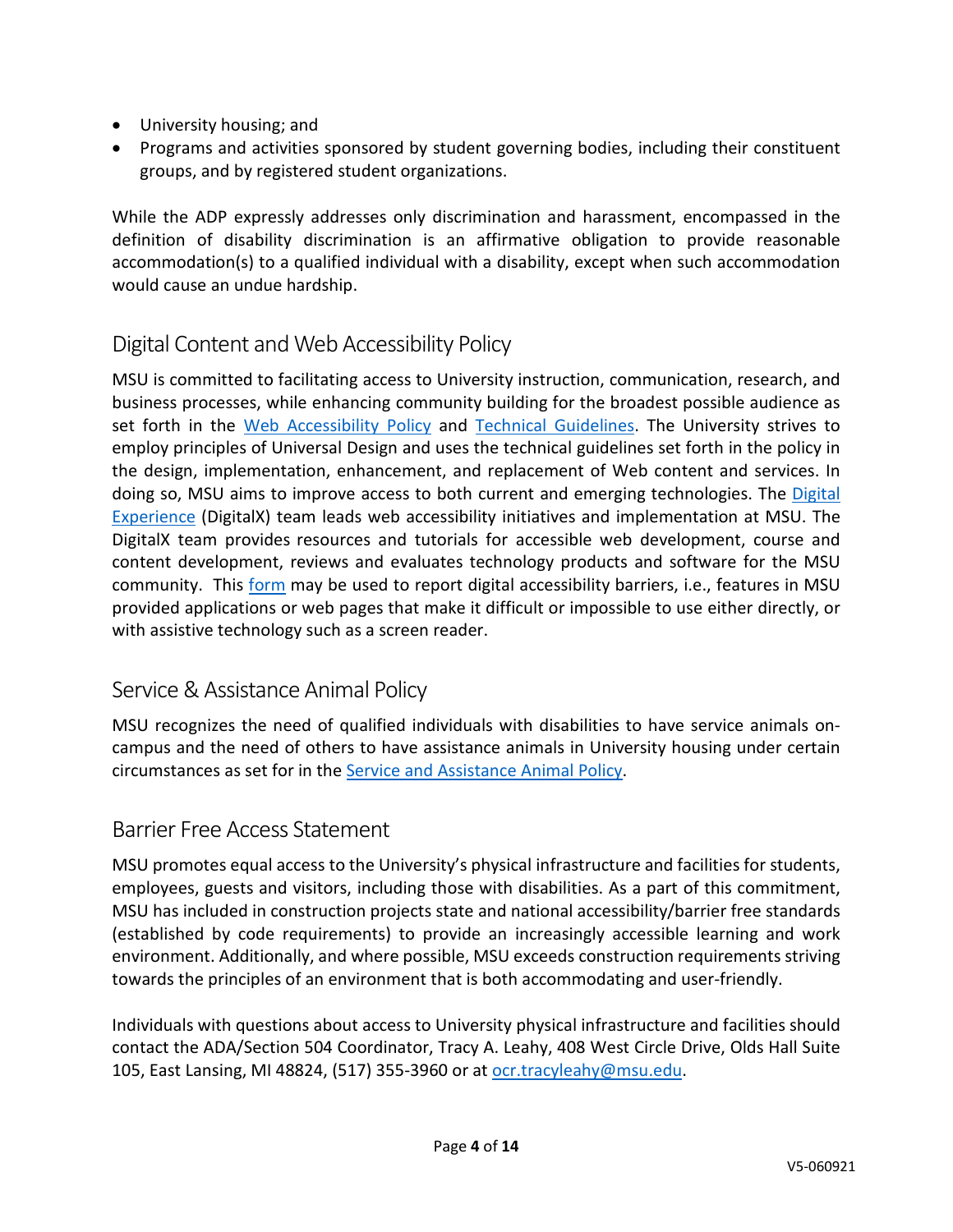This [form](https://opb.msu.edu/functions/facilities/accessibility/spaceaccess/index.html) may be used to make accessibility suggestions related to MSU's buildings and physical spaces.

# <span id="page-4-0"></span>Roles and Responsibilities

| <b>ADA/Section 504</b><br>Coordinator               | Designated by the University to coordinate compliance<br>with the ADA, Section 504 of the Rehabilitation Act,<br>Michigan's Persons with Disabilities Civil Rights Act, and<br>other applicable laws and regulations.<br>Consults with units and individuals regarding<br>accommodation and access concerns.<br>appeals of RCPD/OER<br>decisions<br>from<br>Reviews<br>individuals and department/supervisor/faculty.<br>Provides training and information on the provision of<br>equal opportunity for persons with disabilities. |
|-----------------------------------------------------|------------------------------------------------------------------------------------------------------------------------------------------------------------------------------------------------------------------------------------------------------------------------------------------------------------------------------------------------------------------------------------------------------------------------------------------------------------------------------------------------------------------------------------|
| <b>Office of Employee</b><br><b>Relations (OER)</b> | Leads<br>coordinates<br>the<br>employment<br>and<br>$\bullet$<br>accommodation process.<br>Assesses and documents disabilities, and workplace<br>needs.<br>Builds and facilitates individual plans for reasonable<br>$\bullet$<br>accommodations for faculty and staff.<br>Links individuals with technology, education, and<br>resources as part of the workplace reasonable<br>accommodation process.                                                                                                                            |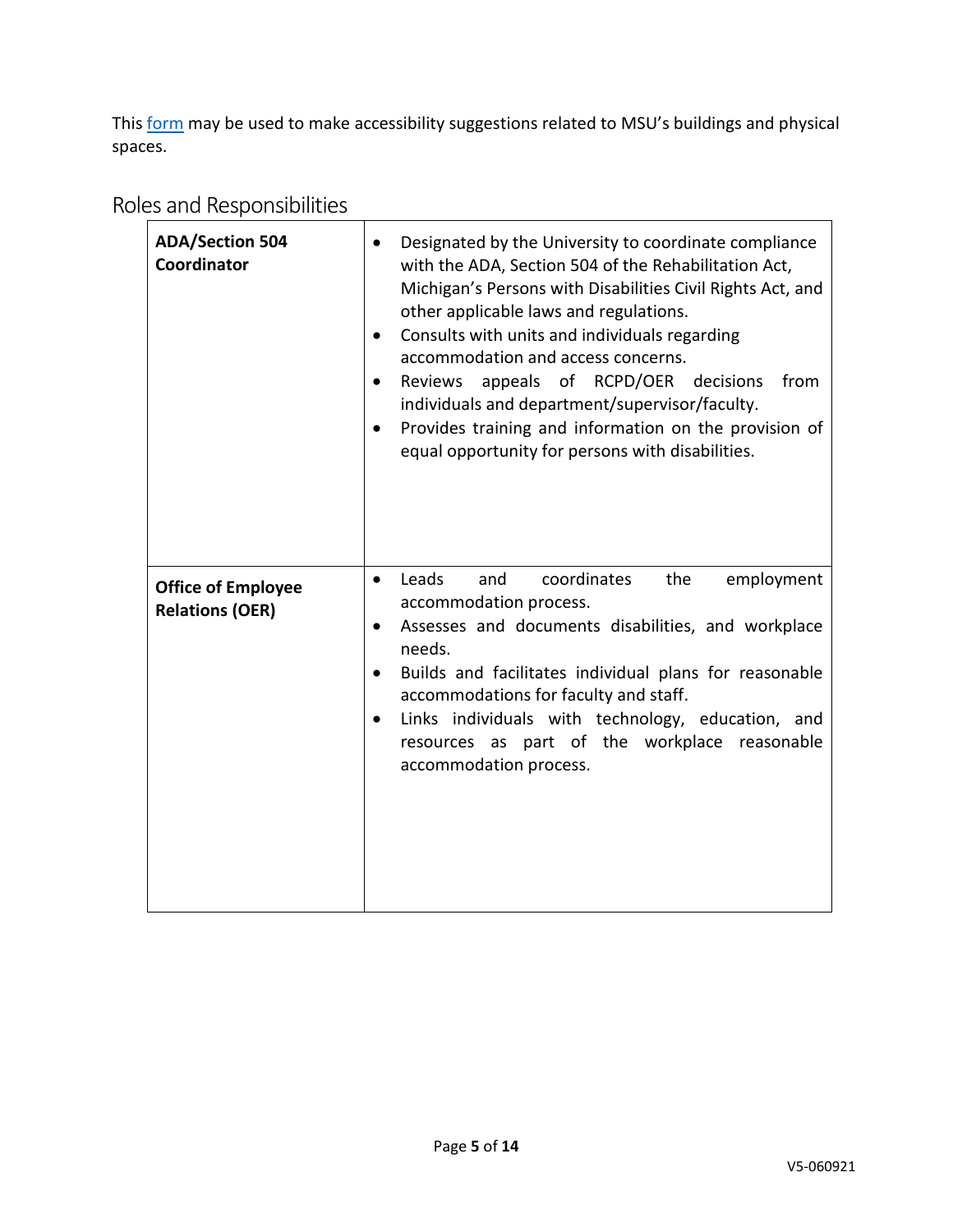| <b>Resource Center for</b><br><b>Persons with Disabilities</b><br>(RCPD) | Leads MSU in maximizing ability and opportunity for<br>full participation by qualified individuals with<br>disabilities.<br>Assesses and documents disabilities, as well as<br>٠<br>academic and workplace needs.<br>Builds and facilitates individual plans for reasonable<br>٠<br>accommodations for students.<br>Links students with technology, education, and<br>$\bullet$<br>resources as part of the reasonable accommodation<br>process.<br>Partners with OER concerning reasonable<br>٠<br>accommodations for faculty and staff. |
|--------------------------------------------------------------------------|-------------------------------------------------------------------------------------------------------------------------------------------------------------------------------------------------------------------------------------------------------------------------------------------------------------------------------------------------------------------------------------------------------------------------------------------------------------------------------------------------------------------------------------------|
| <b>Office of Institutional</b><br>Equity (OIE)                           | Reviews and investigates complaints, concerns and<br>$\bullet$<br>grievances related to discrimination and harassment<br>based on disability status and failure to accommodate.<br>Determines findings and, in appropriate cases, makes<br>٠<br>recommendations to the appropriate college, unit or<br>departments.                                                                                                                                                                                                                       |
| Colleges, Units, or<br><b>Departments</b>                                | Ensures that the work environment, programs, course<br>$\bullet$<br>instruction, and events, are accessible.<br>Implements reasonable workplace accommodations as<br>$\bullet$<br>set forth in a SEAD.                                                                                                                                                                                                                                                                                                                                    |
| <b>Instructors</b>                                                       | Provide referrals to RCPD as necessary.<br>٠<br>Responsible for ensuring that course instruction and<br>materials are accessible.<br>Provide information to RCPD as requested.<br>Implement accommodations granted by RCPD as<br>documented on the VISA or VISTA form.<br>Discuss challenges or concerns after implementation.<br>٠                                                                                                                                                                                                       |
| <b>Students</b>                                                          | Initiate and actively participate in the accommodation<br>process.<br>Provide appropriate documentation to RCPD.<br>٠<br>Provide faculty with VISA or VISTA.<br>Meet with instructors to discuss implementation of<br>accommodations.<br>Contact RCPD if granted accommodation is not meeting<br>٠<br>needs.                                                                                                                                                                                                                              |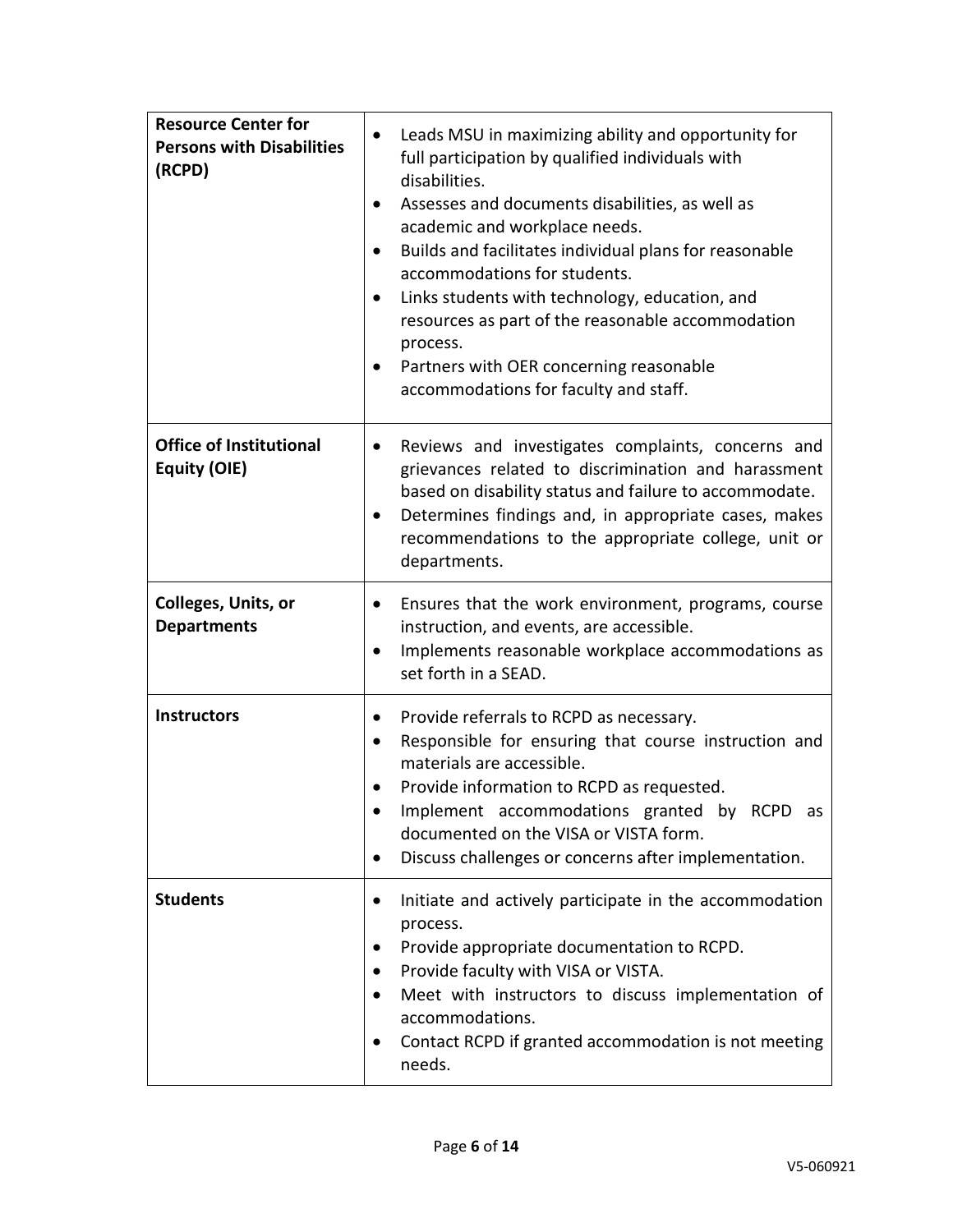| <b>Employees</b>   | Initiate and actively participate in the accommodation<br>process.<br>Provide appropriate documentation to RCPD and OER.<br>Meet with supervisor and discuss the implementation of<br>the SEAD form.<br>Contact RCPD and OER if granted accommodation is not<br>meeting needs.                                                                                                |
|--------------------|-------------------------------------------------------------------------------------------------------------------------------------------------------------------------------------------------------------------------------------------------------------------------------------------------------------------------------------------------------------------------------|
| <b>Supervisors</b> | Actively participate in the accommodation process.<br>Provide referrals to RCPD as necessary.<br>Provide information to RCPD and OER as requested.<br>Meet with employee to discuss and implement the SEAD<br>form.<br>Discuss challenges or concerns throughout<br>the<br>accommodation process.<br>Implement reasonable workplace accommodations as<br>set forth in a SEAD. |

## <span id="page-6-0"></span>Reasonable Accommodation Procedures for Applicants and Employees

RCPD assists employees and job applicants by maximizing ability and opportunity for full participation at MSU. Employees who request an accommodation from their supervisor/unit, should be referred to RCPD or the [RCPD web site.](http://www.rcpd.msu.edu/) Following are the reasonable accommodation procedures for applicants and employees.

- 1. Employees and applicants for employment requiring an accommodation must register as a person with a disability with [RCPD via secure/confidential web registration;](https://myprofile.rcpd.msu.edu/) and make a written request for an accommodation with RCPD.
- 2. Employees and applicants for employment must provide RCPD with medical documentation of the disability. RCPD offers [guidelines and fillable forms](https://www.rcpd.msu.edu/services/documentation) to facilitate collection of the necessary medical documentation from health professionals. RCPD may ask for additional medical documentation of the disability and of the need for an accommodation, at any time.

After an employee/applicant self-identifies as a person with a disability and provides the required medical documentation, RCPD determines whether the individual has a qualifying disability.

As necessary, RCPD may assist in identifying or securing resources for agreed-upon accommodations. The unit is ultimately responsible for the cost of agreed-upon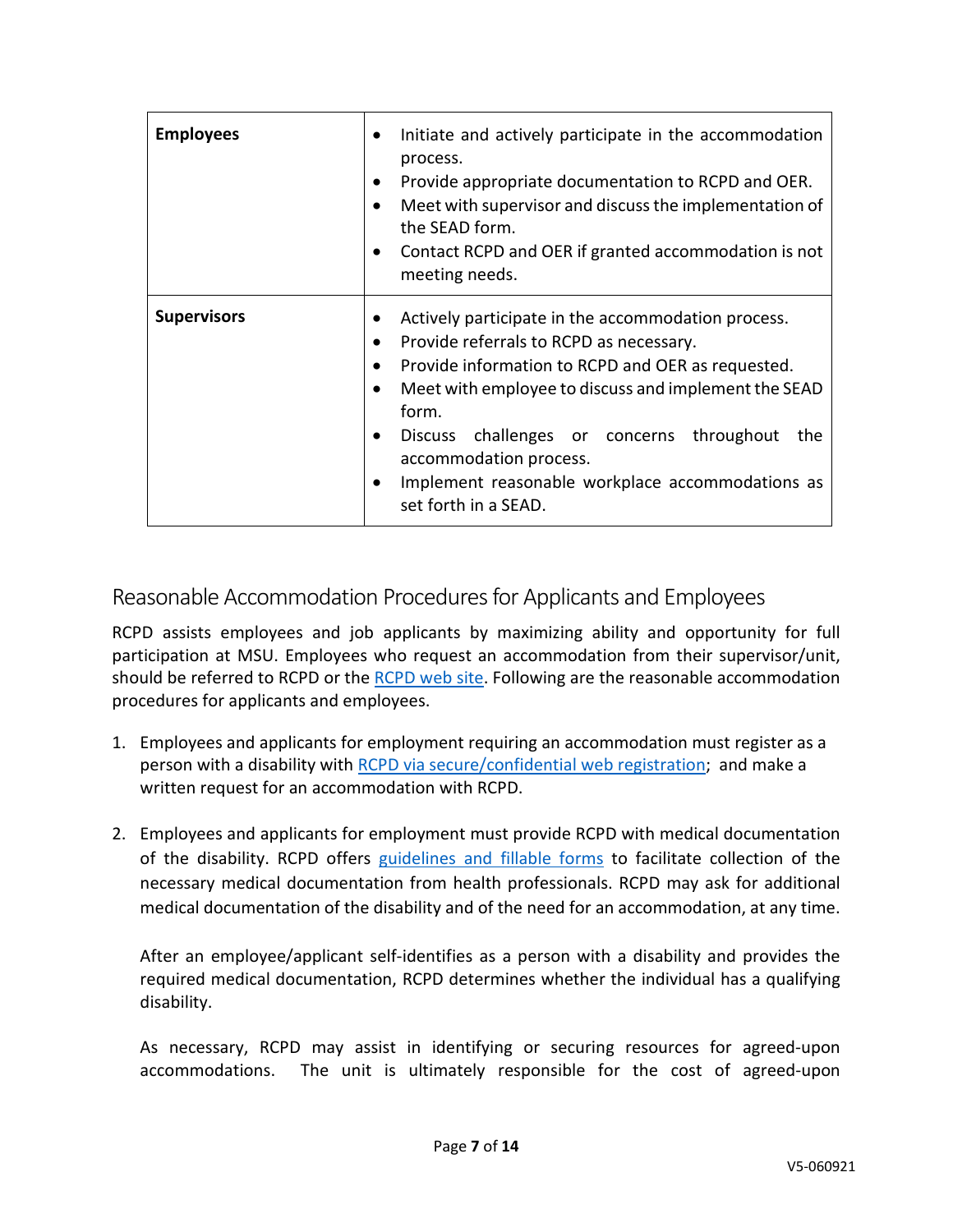accommodations. Significant cost to a unit may be discussed with the Provost or Executive Vice President for Administration.

RCPD will promptly communicate with OER concerning any case in which RCPD determines a disability, as defined by law and University policy, is present. OER will then promptly begin the accommodations process.

- 3. OER will communicate with the supervisor/unit administrator to discuss:
	- Possible accommodations;
	- The essential job functions of the position;
	- The employee's ability to perform essential job functions with or without a reasonable accommodation; and
	- Possible reasonable accommodations, if any that may be needed.

What constitutes a reasonable accommodation will vary depending on the circumstances of each case. In evaluating alternatives for accommodations, the preferences of the individual are considered, but the ultimate decision regarding the type of accommodation if any, is made by OER. All relevant factors will be considered, including the following:

- Whether an accommodation is needed
- If needed, whether an accommodation would be effective, and
- If effective, whether the accommodation is reasonable and whether providing the accommodation would impose an undue hardship.

Medical documentation as well as other related materials, will be maintained by RCPD and OER. Medical documentation is kept confidential, except as necessary to administer the accommodation process. Accordingly, medical documentation may be shared only with those individuals directly involved in the accommodation process on an as-needed basis.

When an accommodation is granted, OER issues the SEAD. Supervisors are responsible for maintaining confidentiality of the SEAD and for facilitating the granted accommodations outlined in it. The SEAD should be held in a confidential place separate from the employee's personnel file.

4. If there are circumstances in which an accommodation needs to be revisited, the SEAD may be re-opened and possibly amended by OER.

<span id="page-7-0"></span>Reasonable Accommodation Procedures for Prospective and Current Students

RCPD assists current and prospective students by maximizing ability and opportunity for full participation at MSU. Current students, who request an accommodation from their instructor,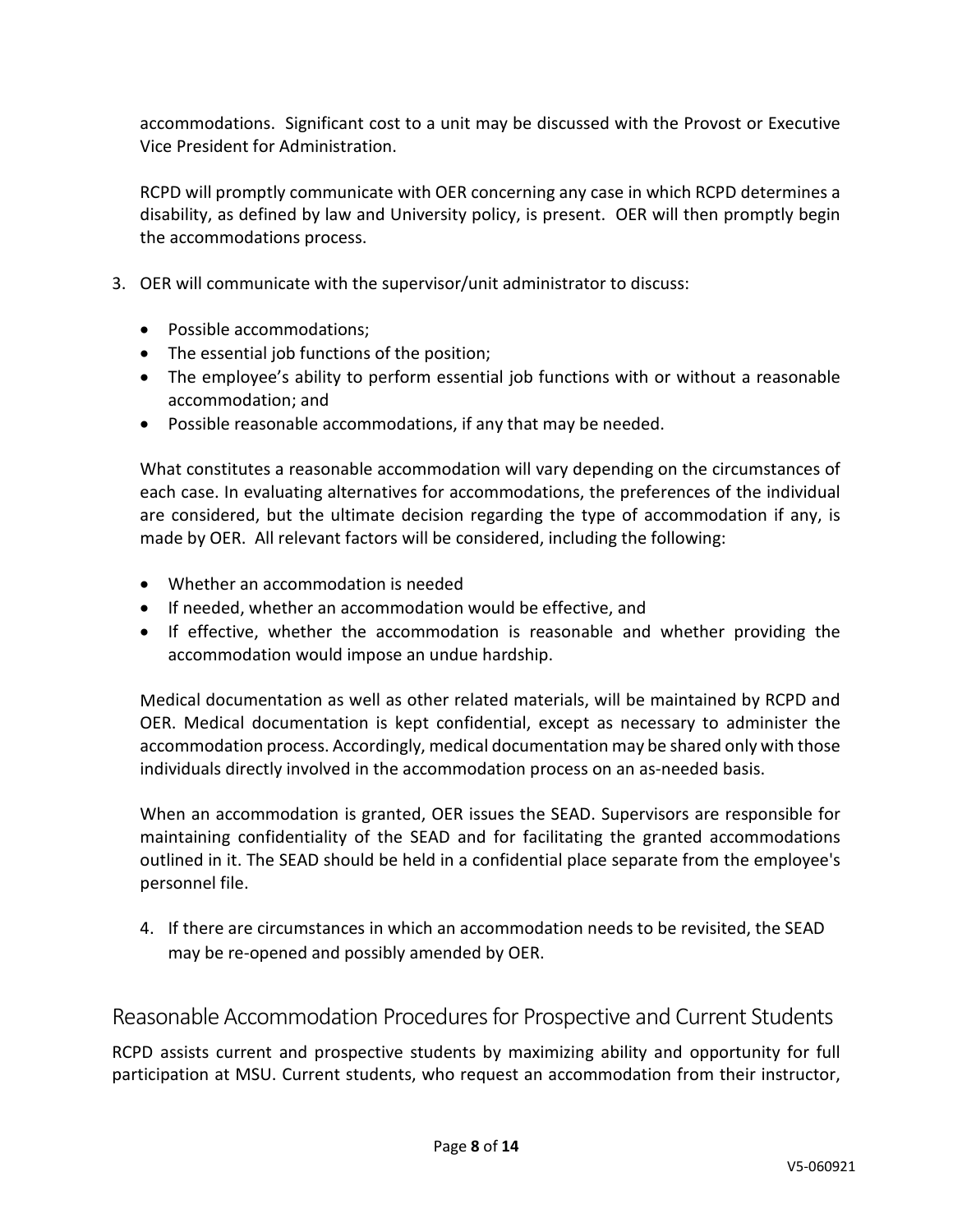should be referred to RCPD or the [RCPD web site.](http://www.rcpd.msu.edu/) Following are the reasonable accommodation procedures for current or prospective students.

- 1. Prospective and current MSU students needing an accommodation are required to selfidentify as a person with a disability with [RCPD via secure/confidential web registration;](https://login.msu.edu/?App=RCPD_Profile) and make a written request for an accommodation with RCPD. Once sufficient documentation is received, an Ability Access Specialist will contact the student to set up a needs assessment to fully discuss accommodation requests.
- 2. Prospective and current MSU students must provide RCPD with medical documentation of the disability. Upon receipt of a request to register from MyProfile, an Ability Access Specialist will contact the student through their MSU email account to request documentation of their disability. RCPD offers [guidelines and fillable forms](https://www.rcpd.msu.edu/services/documentation) to facilitate collection of necessary medical documentation from health professionals. At any time during the accommodation request process, RCPD may ask for additional medical documentation of the disability and of the need for an accommodation; and
- 3. After documentation of a disability has been provided and a needs assessment completed, reasonable accommodations are determined. What constitutes a reasonable accommodation will vary depending on the circumstances of each case. In evaluating alternatives for accommodation, the preferences of the individual are considered, but the ultimate decision regarding what type of accommodation, if any, will be provided is made by RCPD.
- 4. Academic requirements may be adjusted, as necessary, to ensure that they do not discriminate against qualified individuals with disabilities. Academic adjustments may be required unless they are essential to the program of instruction being pursued, or to any directly related licensing requirement. Academic adjustments may include, but are not limited to:
	- Changes in the length of time permitted for the completion of degree requirements;
	- Substitution of specific courses required for the completion of degree requirements; and
	- Adaptation in the manner in which specific courses are conducted.
- 5. MSU takes steps that are necessary to ensure that qualified individuals with disabilities are not denied the benefits of, excluded from participation in, or otherwise subjected to discrimination in educational programs or activities because of the absence of educational auxiliary aids for students with impaired sensory, manual, or speaking skills. Auxiliary aids may include, but are not limited to the following:
	- Audio, large print or Braille texts aiding those with print-related disabilities including visual, learning or hand dexterity challenges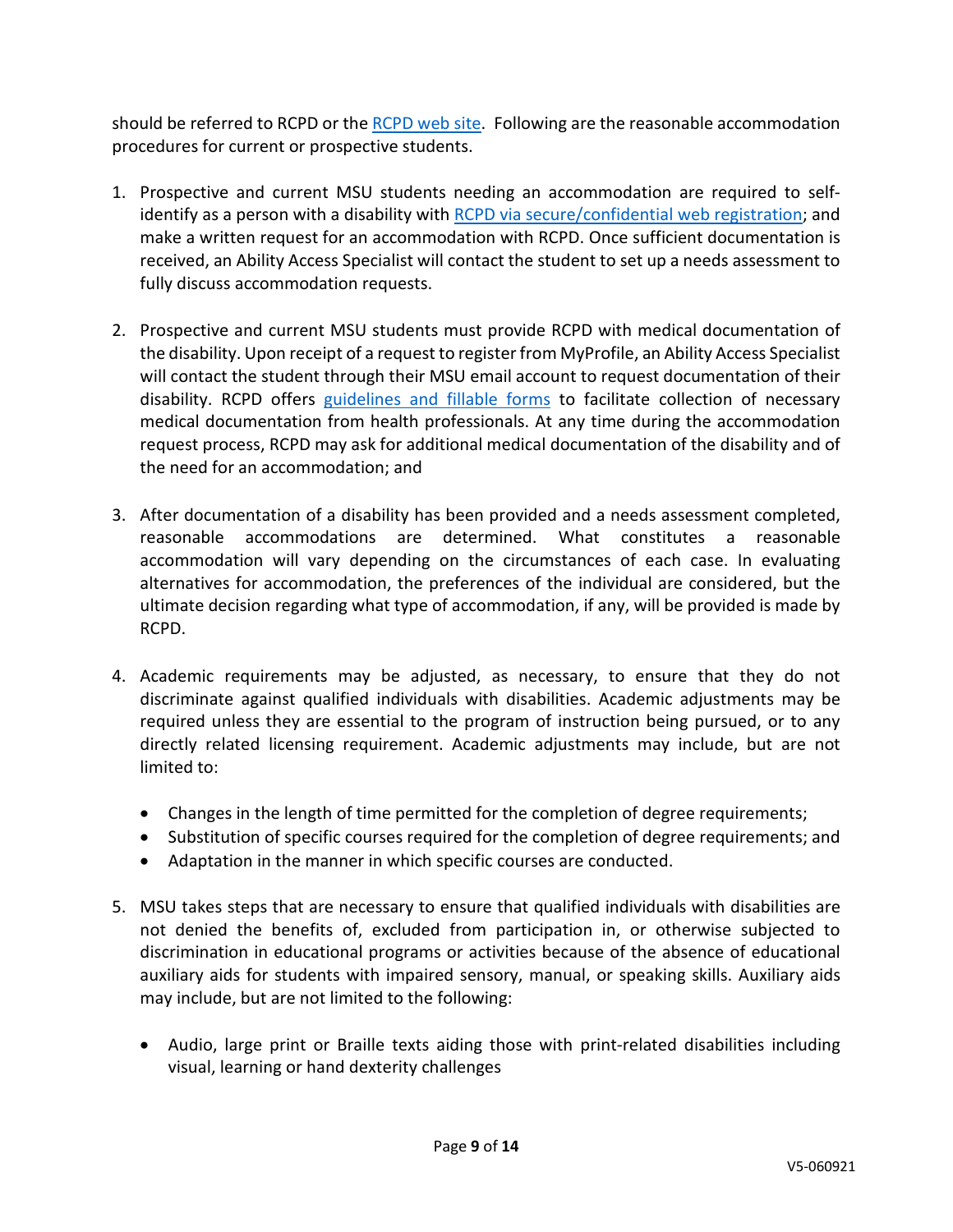- Interpreters or other effective methods of making orally delivered materials available to individuals with hearing impairments
- Scribes and/or qualified readers that make learning environments accessible

MSU is not required, however, to provide attendants, individually prescribed devices, readers for personal use or study, or other devices or services of a personal nature.

- 6. When an accommodation is granted, RCPD provides students with a VISA/VISTA.
- 7. Students are responsible for providing the VISA/VISTA to faculty, ideally prior to or during the first week of class or as soon as possible. They should also maintain proactive dialog with faculty including prior to exams, projects and semester assignments where accommodations are needed.
- 8. Faculty are responsible for maintaining confidentiality and for facilitating accommodations or adjustments outlined on the VISA/VISTA. Faculty should direct any questions about the VISA/VISTA or the implementation of the proscribed accommodation to RCPD.

#### <span id="page-9-0"></span>Other University Accommodation Procedures

#### **A. HOUSING ACCOMMODATIONS**

MSU offers a variety of on-campus living facilities. Most housing facilities offer units that meet the needs of students with disabilities. These units are integrated into the general housing complexes to more fully include students with disabilities in mainstream campus life.

To request housing accommodations, students and employees who are required to live in University provided housing should register with RCPD. An Ability Access Specialist will facilitate housing accommodations or assist with dietary concerns. For more information, visit the [Residence Education and Housing Services website.](http://liveon.msu.edu/) Students with dietary concerns will find a range of opportunities in the MSU culinary system via [MSU Eat at State.](https://eatatstate.com/)

Individuals interested in accessible housing options off-campus may contact the [Disability](http://www.dncap.org/)  [Network Capital Area](http://www.dncap.org/) to inquire about housing resources in the community.

#### **B. PHYSICAL EDUCATION AND ATHLETICS**

MSU does not discriminate on the basis of disability in physical activity courses, athletics, and intramural and recreational program opportunities. Qualified individuals with disabilities should be provided equal opportunity to participate in physical education courses, intercollegiate and intramural athletics, or recreational opportunities.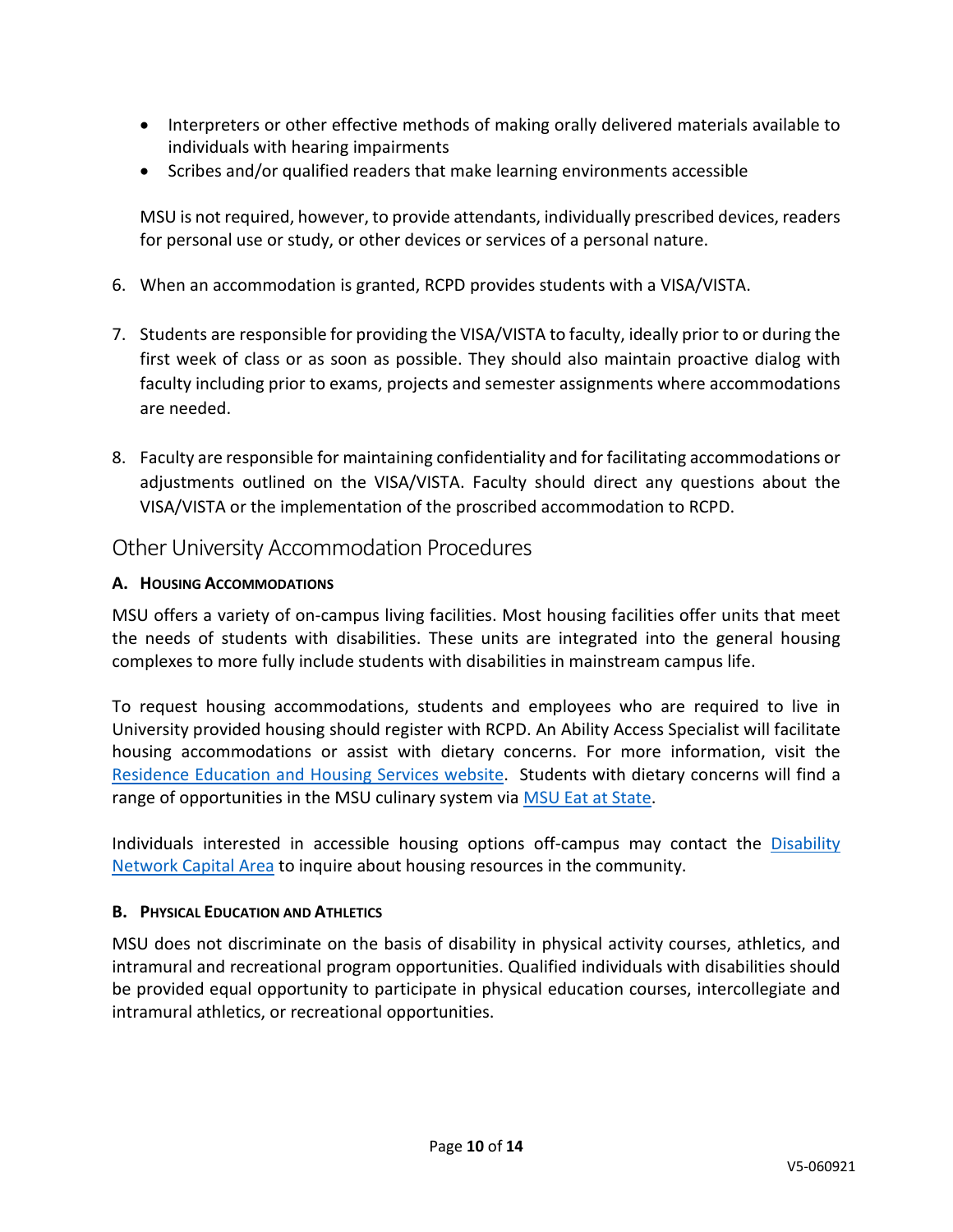#### **C. COMMENCEMENT ACCOMMODATIONS**

Commencement shall be accessible to all students and members of the public. Students and visitors requiring accommodations for commencement can find additional information at the [Commencement website.](https://commencement.msu.edu/disability-accommodations) Additional information can be obtained by calling (517) 353-3993 or emailing: [commencement@msu.edu.](mailto:commencement@msu.edu)

#### <span id="page-10-0"></span>**Confidentiality**

Any records or information obtained by the University as part of the accommodation process that reflect diagnosis, evaluation, or treatment of an employee's medical condition are kept confidential. Such records will be shared only with those University employees who have a need to know and will not be released except as required by law.

### <span id="page-10-1"></span>Appeal and Grievance Procedures

#### **A. APPEALS OF DISABILITY AND ACCOMMODATION DETERMINATIONS**

Current and prospective students, employees, instructors and supervisors who disagree with a disability determination or the decision to grant or deny an accommodation may discuss the decision informally with their Ability Access Specialist, request reconsideration by the Director of RCPD, or appeal a final determination to the ADA/Section 504 Coordinator.

#### **B. Informal Discussions and Requests for RCPD Reconsideration**

Current and prospective students, employees, instructors and supervisors who disagree with a disability determination or the decision to grant or deny an accommodation may discuss the decision informally with their Ability Access Specialist.

If a discussion with the Ability Access Specialist does not resolve the situation, concerns about service quality or a request that RCPD reconsider its disability and/or accommodation determination may be submitted to Michael Hudson, Director of the RCPD.

The Director of RCPD will gather details from each person involved in the situation, meet individually or as a group with those involved, and ultimately seek a resolution or provide an official office position on the disagreement. The [RCPD Dispute Summary form](https://www.rcpd.msu.edu/form/dispute-resolution) should be used to provide a clear description of the factors related to the disagreement.

Requests for RCPD to reconsider its disability/accommodation determination are not required before filing an appeal with the University's ADA/Section 504 Coordinator.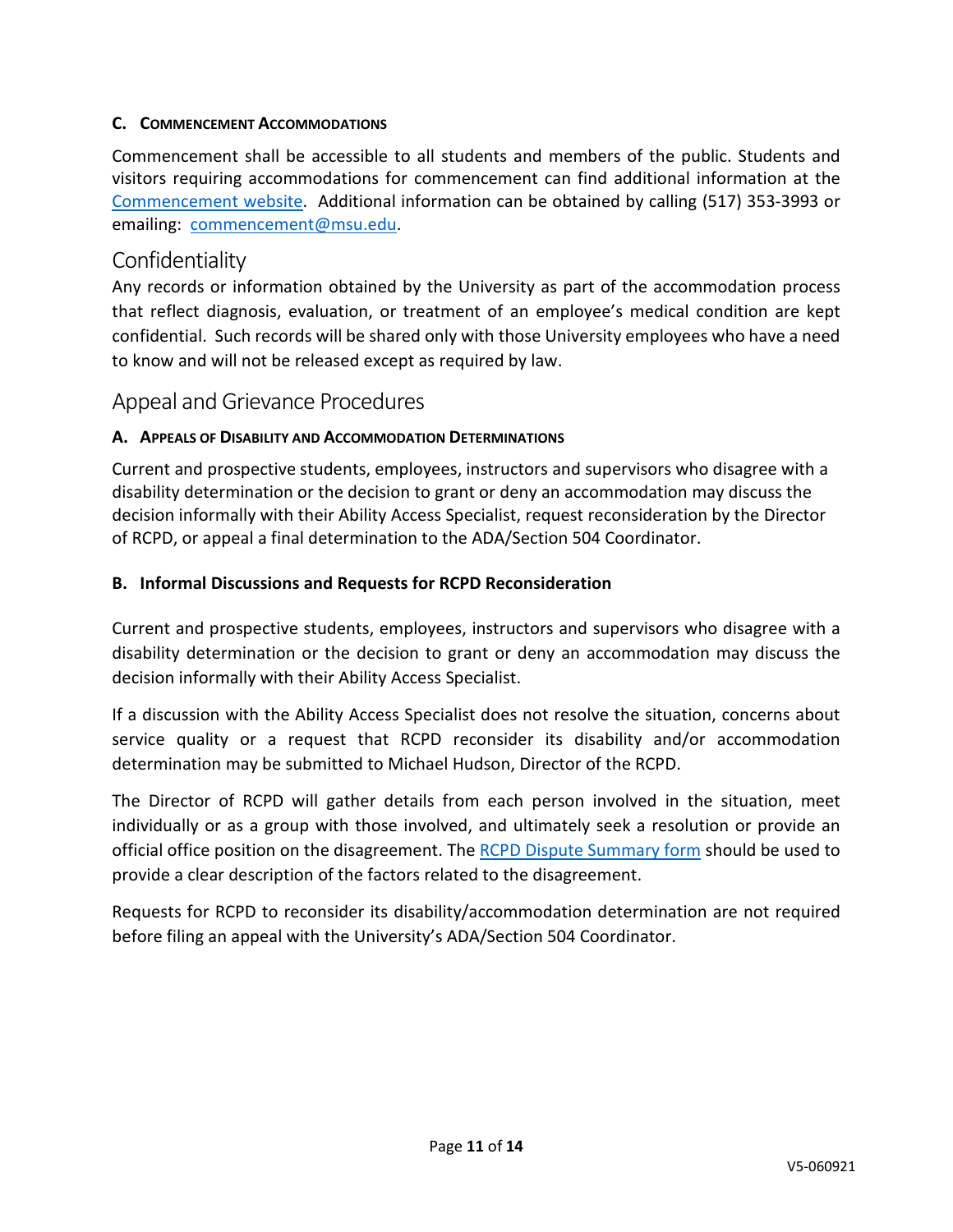#### **C. Appeals to the ADA/Section 504 Coordinator**

Appeals of an OER or RCPD decision must be filed with the ADA/Section 504 Coordinator within **30 calendar days of the party's notification of the decision**. [1](#page-11-0)Either party (student/employee or department/unit/instructor/supervisor) may file an appeal.MSU's ADA/Section 504 Coordinator or designee will gather and review information from the student, employee, instructor, supervisor, RCPD and OER. The ADA/Section 504 Coordinator or designee may meet individually or as a group with those involved if needed before issuing the University's final determination.

To file an appeal, complete the [Reasonable Accommodation Appeal Form,](https://msu.co1.qualtrics.com/jfe/form/SV_6qTnWTh5zQp7Zsx) and submit it to:

The ADA/Section 504 Coordinator Office for Civil Rights Olds Hall, Suite 105 East Lansing, MI 48824 Phone: (517) 355-3960 Email: oie@msu.edu

An individual's right to prompt, fair consideration of an appeal of the final disability determination to grant or deny an accommodation, will not be affected by the individual's pursuit of other remedies such as the filing of a charge with a federal or state department or agency. Use of this procedure is not necessary in order to pursue other remedies.

#### **D. GRIEVANCE PROCEDURES FOR STUDENTS AND EMPLOYEES**

MSU's Anti-Discrimination Policy prohibits discrimination against qualified individuals with disabilities with respect to the benefits of and access to programs, services, and activities. Any person who believes he or she has been improperly denied the benefit of, or access to a program, service, or activity may submit a claim.

Employee and student grievances will be addressed as set forth in the [Anti-Discrimination Policy](https://civilrights.msu.edu/_assets/documents/ADP%20Users%20Manual%20-%20Updated%202020.02.171.pdf)  [User's Manual.](https://civilrights.msu.edu/_assets/documents/ADP%20Users%20Manual%20-%20Updated%202020.02.171.pdf)

To file any ADA or Section 504 grievance, please contact:

The ADA/Section 504 Coordinator Office for Civil Rights Olds Hall, Suite 105 East Lansing, MI 48824 Phone: (517) 355-3960 Email: [oie@msu.edu](mailto:oie@msu.edu) 

<span id="page-11-0"></span><sup>&</sup>lt;sup>1</sup> The ADA/Section 504 Coordinator may extend this timeline for good cause.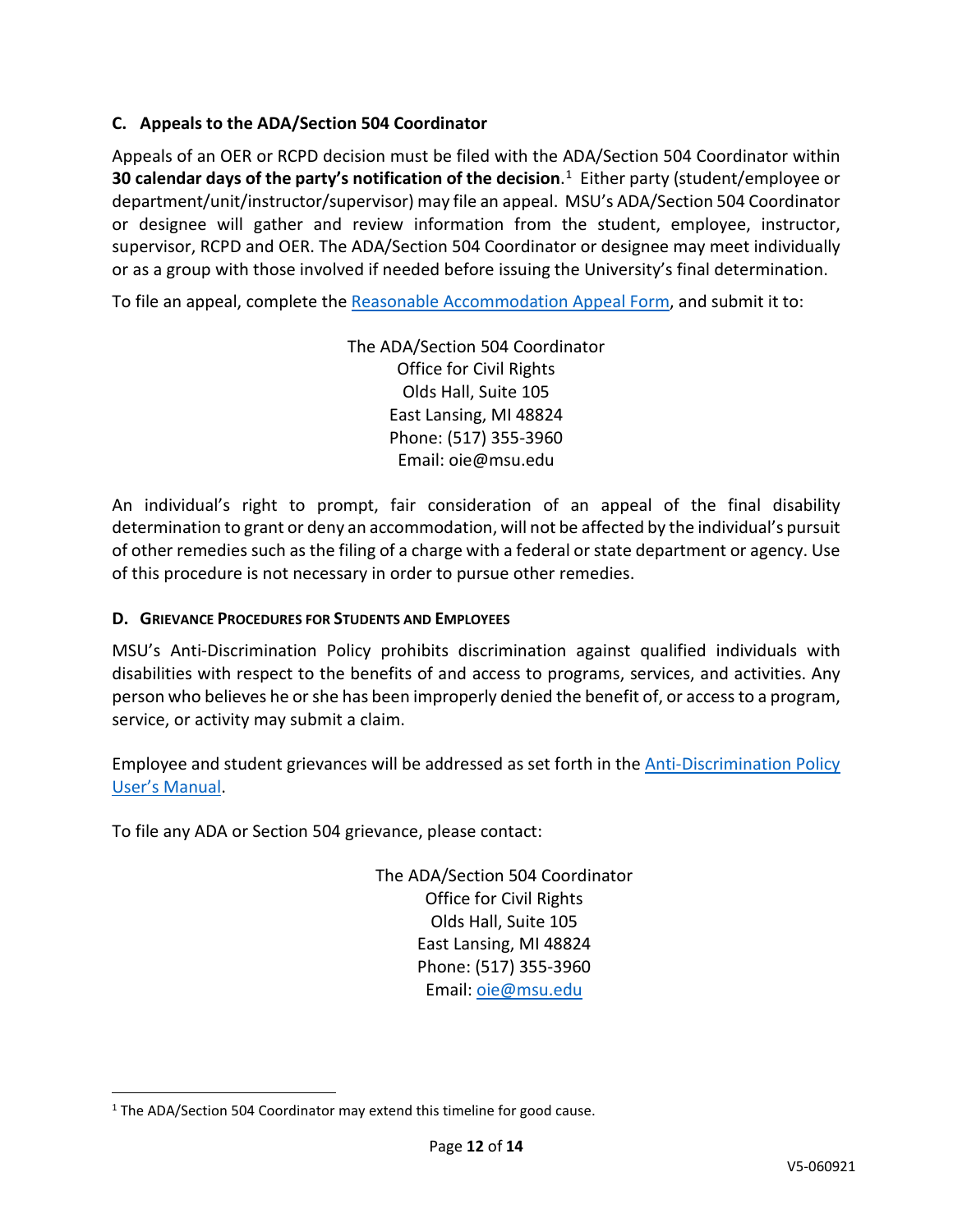#### **E. GRIEVANCE PROCEDURE FOR MEMBERS OF THE PUBLIC**

Members of the public are governed by the following grievance procedure:

A grievance must be submitted within 30 days after the grievant becomes aware of the matter giving rise to the alleged violation. The grievance must be filed with:

> The ADA/Section 504 Coordinator Office for Civil Rights Olds Hall, Suite 105 East Lansing, MI 48824 (517) 355-3960 [oie@msu.edu](mailto:oie@msu.edu)

In responding to the grievance, the ADA/Section 504 Coordinator will:

- Review the grievance and gather pertinent information.
- Confer with the management employee who is directly responsible for the service, program, or activity that is at issue. The management employee shall be deemed the University's "designated decision maker." The designated decision maker shall review the matter and shall inform the ADA/Section 504 Coordinator whether the grievance is valid, the reason(s) for the decision, and any remedial steps to be taken.
- A written determination as to the validity of the complaint and a description of the resolution, if any, shall be issued by the ADA/Section 504 Coordinator and a copy shall be forwarded to the complainant no later than 14 business days after its filing. In the event a complex issue arises that requires additional review, the response time may be extended beyond 14 days.
- Maintain the files and records relating to grievances for a period of three years.

A grievant' s right to a prompt, fair consideration of their grievance will not be affected by the person's pursuit of other remedies such as the filing of an ADA/Section 504 grievance with the responsible federal department or agency, or the Michigan Department of Civil Rights. Use of this procedure is not necessary in order to pursue other remedies.

#### <span id="page-12-0"></span>Retaliation

MSU will not tolerate retaliation against a community member because they made a good faith claim of discrimination or harassment or because they participated in an investigation of such a claim. Individuals who feel that they have experienced retaliation should follow OIE's complaint procedures as set forth in the **Anti-Discrimination Policy User's Manual**.